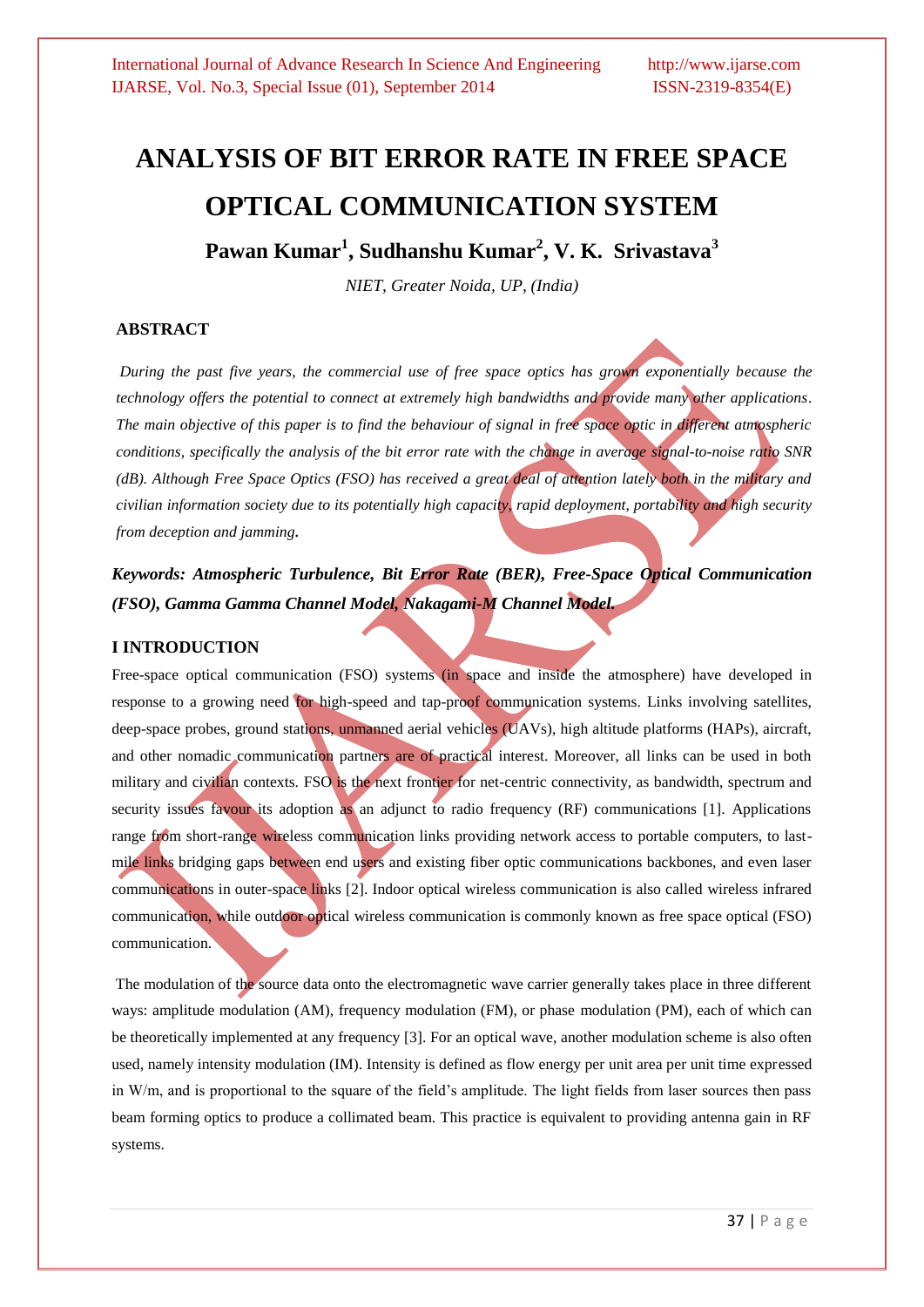#### **II SYSTEM AND CHANNEL MODEL**

We consider a FSO communication system with single users as depicted in Fig. 2 and in which the central node is equipped with single apertures and the users are only equipped with single apertures.[4]. A multi-hop free space optical (FSO) communication system with intensity modulation/direct direction links-hops using on-off keying is considered. In this work we are considering the channel model where both the turbulence-induced fading and path-loss are included. For one link between the transmitter and receiver.



**Fig.1 FSO Link For Duplex Communication**

In this work we are considering the channel model where both the turbulence-induced fading and path-loss are included. For single link between the aperture at the transmitter and the user at the receiver, the channel with distance d can be modeled as [4].

For  $N = 1$  link.

$$
\mathbf{h}_1 = \mathbf{L} \left( \mathbf{d}_1 \right) \tilde{h}_1, \tag{1}
$$

where, *h* denoted as Turbulence fading,  $\tilde{h}$  is the Atmospheric fading, L(d) path loss. The path loss, L (d) and can be written as:

$$
L(d) = \frac{D_R^2}{(D_T + \theta_T d_d)^2} e^{-vd_1}
$$
 (2)

where,  $D_R$  and  $D_T$  are Receiver and Transmitter Aperture diameters respectively, v denotes Weather dependent attenuation coefficient and  $\theta_T$  is opticalbeam's divergence angle. From Eq. (1), the instantaneous signal to noise (SNR) can be defined as

$$
\gamma = \widetilde{\gamma} |\widetilde{\mathbf{h}}|^2 \tag{3}
$$

#### **III GAMMA GAMMA DISTRIBUTION MODEL**

For strong atmospheric condition, the channel fading can be modeled using the well-known gamma-gamma distribution [5], [6]. Thus, PDF of  $\left|\tilde{h}\right|$  can be given by

$$
f\left|\begin{array}{ll}\n\widetilde{n} \\
\widetilde{n}\n\end{array}\right|\n\left(\mathbf{X}\right) = \frac{2(\alpha\beta)^{\frac{\alpha+\beta}{2}}}{\Gamma(\alpha)\Gamma(\beta)}\mathbf{X}^{\frac{\alpha+\beta}{4}-1}K_{\alpha-\beta}\left(2\sqrt{\alpha\beta\mathbf{X}}\right),\n\tag{4}
$$

where  $\Gamma$  ( $\degree$ ) is a gamma function  $\alpha$  and  $\beta$  are re the fading parameters related to the effective atmospheric conditions of the link and depend on the Rytov variance, and  $K_v(x)$  is the modified Bessel function of the second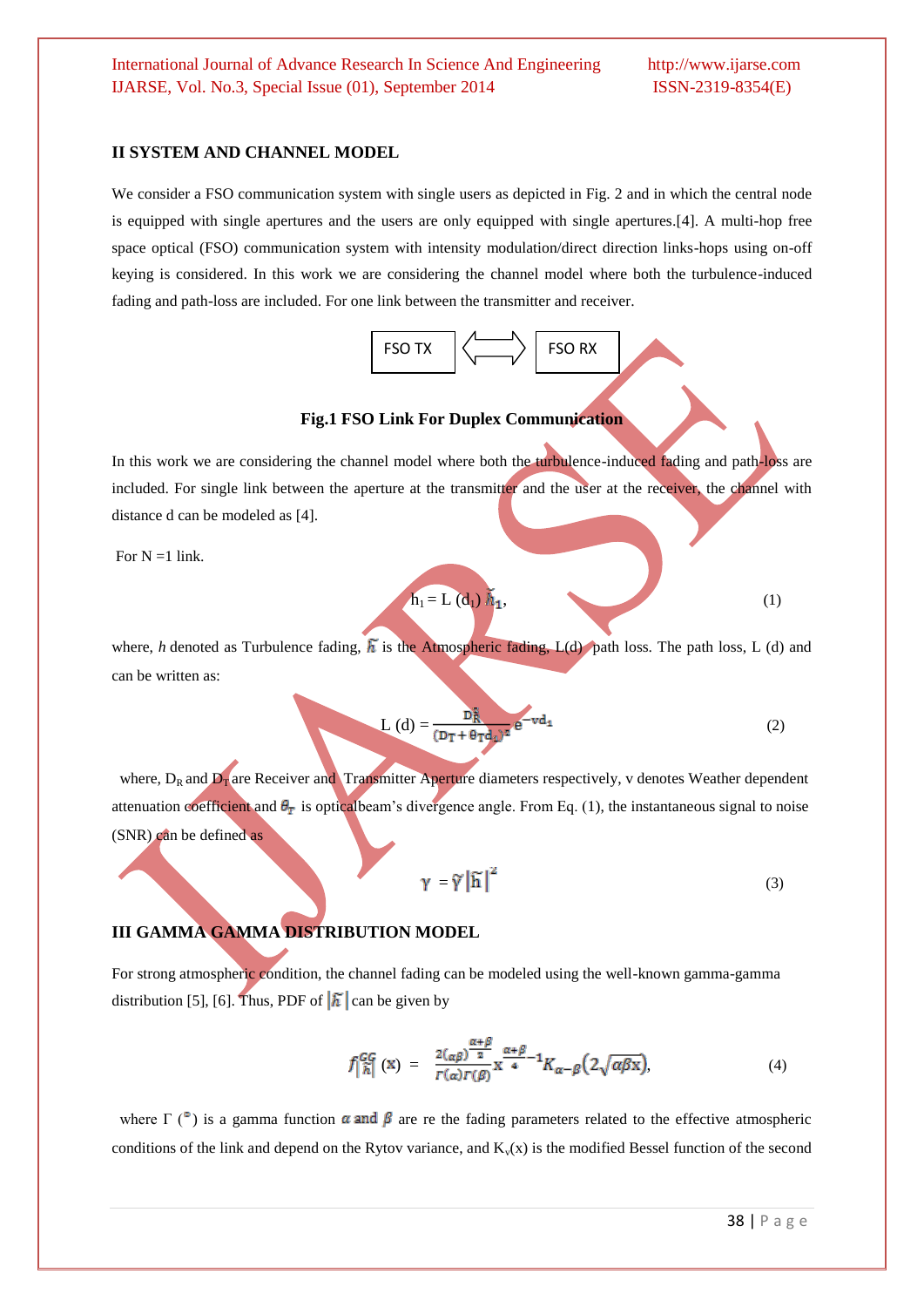kind of order v. More specifically, from [7], the values of  $\alpha$  and  $\beta$  can be expressed as where  $\alpha = \exp[(0.49\delta^2/(1+0.18L^2+0.56\delta^{12}/s)^7/6)-1]^{-1}$  and

$$
\beta = \text{exp}~[(0.51\delta^2/(1+0.9L^2+~0.62\delta^{12}/s)^{5}/6)-1]^{-1}.
$$

By applying a simple variable transformation, PDF of  $\gamma$  can be given by

$$
f_Y^{GG}(\gamma) = \frac{2(\alpha \beta)^{\frac{\alpha+\beta}{2}}}{\Gamma(\alpha)\Gamma(\beta)} \gamma^{\frac{\alpha+\beta}{4}-1} K_{\alpha-\beta} \left(2 \sqrt{\alpha \beta \sqrt{\frac{\gamma}{\gamma}}}\right). \tag{5}
$$

and its corresponding Cumulative distribution function, CDF

$$
F_{\gamma}^{GG}(\gamma) = \frac{1}{\Gamma(\alpha)\Gamma(\beta)} G_{1,2}^{2,1} \left[ \alpha \beta \sqrt{\frac{\gamma}{\gamma}} \right]_{\alpha,\beta,0}^{1} \tag{6}
$$

 $G_{1,3}^{2,1}$  is the Meijer's G-function [8]. Let denote the order statistics obtained by arranging the random variables assume that in an increasing order of magnitude. For tractable analysis, we are independent and identically distributed, i.e., for all users. The CDF and PDF for single user having single aperture denoted by K, hence, PDF and CDF  $\gamma_{1,1}$  are given as [8].

$$
F_{\gamma 1,1}(y) = [F_{\gamma}(y)], \tag{7}
$$

$$
f_{Y^{1,1}}(y) = f_Y(y), \t\t(8)
$$

**IV STATISTICAL CHARACTERISTICS**

In this subsection, we will derive the resulting CDF and PDF expressions for both log normal and gamma gamma distribution [9].

$$
Q(x) \approx \frac{1}{12} exp\left(-\frac{x^2}{2}\right) + \frac{1}{4} exp\left(-\frac{2x^2}{3}\right) \quad x \ge 0
$$
 (9)

Note that for  $K \ge 2$ , using the exact CDF formulas Eq. (6) and Eq (7) to evaluate the system performance is very complicated. Therefore, we need to find approximate expressions the CDF and PDF in strong turbulence conditions.

## **V STRONG TURBULENCE CONDITION**

We are focusing on the gamma- gamma distribution model and the CDF can be evaluated by using, the CDF in Eq. (4.9) can be rewritten as

$$
F_{\gamma}^{GG}(\gamma) = \frac{1}{\Gamma(\alpha)\Gamma(\beta)} \frac{\pi}{2\sin((\alpha - \beta)\pi)} \sum_{s=0}^{\infty} \left[ \frac{2}{(s+\beta)\Gamma(\beta - \alpha + 1+s)s!} \left(\frac{\alpha\beta}{\sqrt{\gamma}}\right)^{s+\beta} \gamma^{\frac{s+\beta}{2}} - \left(\frac{\alpha\beta}{\sqrt{\gamma}}\right)^{s+\beta} \gamma^{\frac{s+\beta}{2}} \right] \tag{10}
$$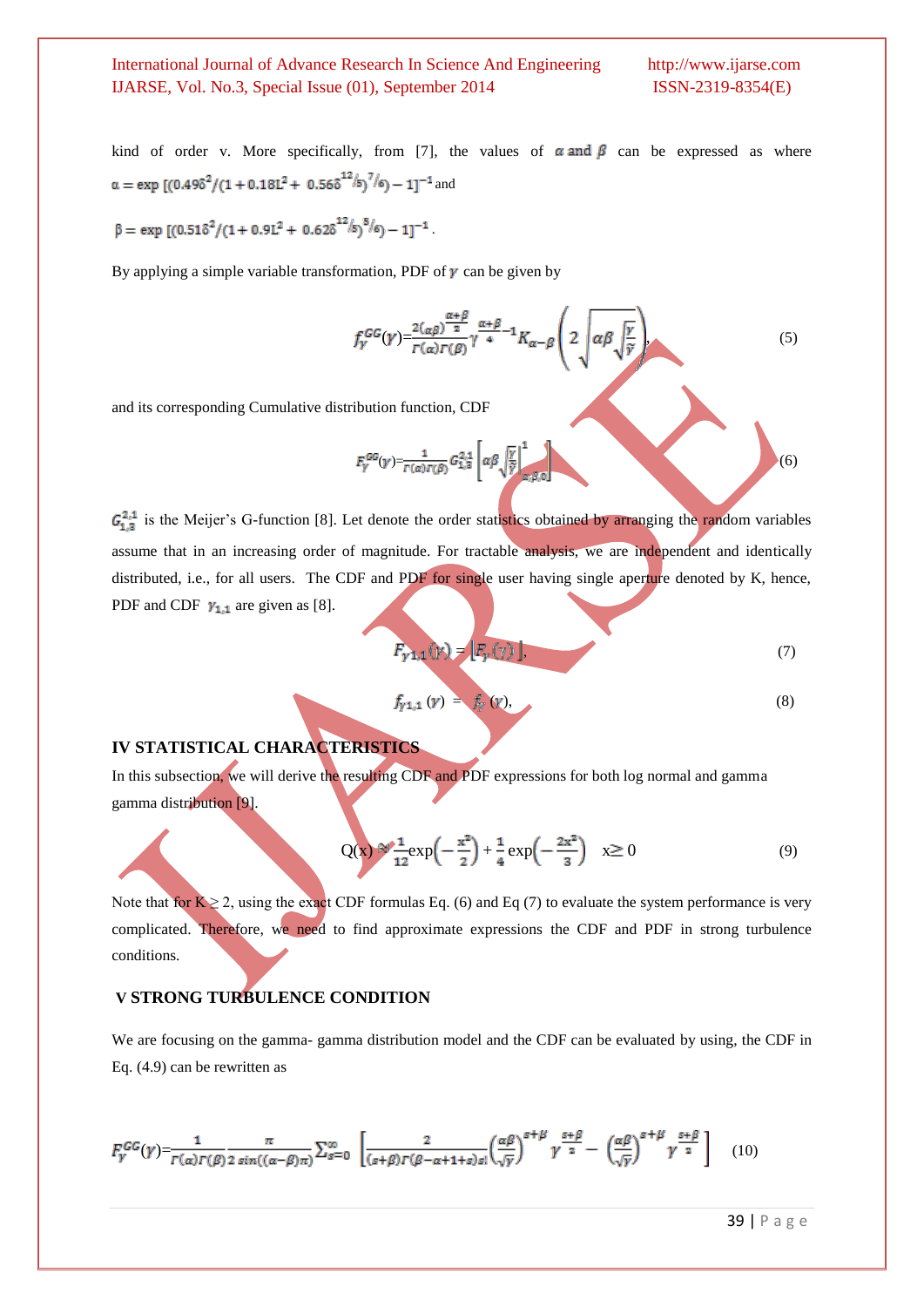It should be noted that  $\beta - \alpha$  is not an integer in Eq. (10). Substituting Eq. (10) into Eq. (7), we get the CDF of the SNR of a gamma-gamma modeled FSO system can be written as:

$$
F_{\gamma_{4,1}}^{GG}(\gamma) = \sum_{j=0}^{M(1-j)} \sum_{p=0}^{M(1-j)} \sum_{q=0}^{Mj} {1 \choose j} (-1)^j \eta_p \eta_q \frac{1}{\Gamma(\alpha)\Gamma(\beta)} \left\{ \alpha \beta \sqrt{\frac{\gamma}{\gamma}} \right\} \tag{11}
$$

 $\eta_p$ ,  $\eta_q$  are the coefficient of  $\left(\alpha\beta\sqrt{\frac{r}{r}}\right)^p$  and  $\left(\alpha\beta\sqrt{\frac{r}{r}}\right)^q$  in the expansion of

$$
\sum_{s=0}^{M} \left[ \frac{2}{(s+\beta)\Gamma(\beta-\alpha+1+s)s!} \left( \alpha \beta \sqrt{\frac{\gamma}{\gamma}} \right)^s \right]^{1-j}
$$
  
and 
$$
\sum_{s=0}^{M} \left[ \frac{2}{(s+\beta)\Gamma(\beta-\alpha+1+s)s!} \left( \alpha \beta \sqrt{\frac{\gamma}{\gamma}} \right)^s \right]
$$
 respectively.

#### **VI BER ANALYSIS**

The mean BER can be calculated using CDF-based method as:

 $P_e = E_x |E_y| \left( \frac{1}{\epsilon_0} \right)$  (12)

where X is a random variable with standard Normal distribution. Substituting Eq. (11) into Eq. (12), we obtain the approximate BER expressions for the gamma gamma modeled FSO system with the low SNR and high SNR[10].

To evaluate the above integrals, we define two integrals as

$$
I_1(A, B) = \frac{2}{\sqrt{\pi}} \int_0^\infty \exp\{-A(\ln(x) + B)^2\} e^{-x^2} dx, \qquad A > 0 \qquad (13)
$$

$$
I_1(A, B, \lambda) = \frac{2}{\sqrt{\pi}} \int_{\lambda}^{\infty} exp\{-A(\ln(x) + B)^2\} e^{-x^2} dx, \quad A > 0 \quad (14)
$$

Using the above results from the above equation of  $I_1$  and  $I_2$ , we obtain closed form expressions for Eq. (13) and Eq. (14) as the average BER over the gamma-gamma modeled optical channel with the Nth best user selection can be obtained as

## $P_a$ <sub>GG</sub>

$$
\Sigma_{j=0}^{i} \ \Sigma_{p=0}^{M(i-j)} \ \Sigma_{q=0}^{Mj} \ \Sigma_{t=0}^{1-i} \ \Sigma_{t=0}^{t} \ \Sigma_{n=0}^{M(t-r)} \ \Sigma_{b=0}^{Mr} \ {1 \choose i} {i \choose j} {1-i \choose t} {t \choose r} (-1)^{j+t+r} \frac{1}{\Gamma(\alpha)\Gamma(\beta)} \cdot \frac{\pi}{2 \sin((\alpha-\beta)\pi)}^{j+t} \times \ \eta_a \eta_b \lambda_a \lambda_b \left(\frac{\alpha\beta}{\sqrt{\gamma}}\right)^{\beta(i-j+t-r)+\alpha(j+r)+p+q+ a+b} \times \frac{1}{2\sqrt{\pi}} \left[ \left(\frac{\beta(i-j+t-r)+\alpha(j+r)+p+q+a+b+1}{2}\right) \right] \tag{15}
$$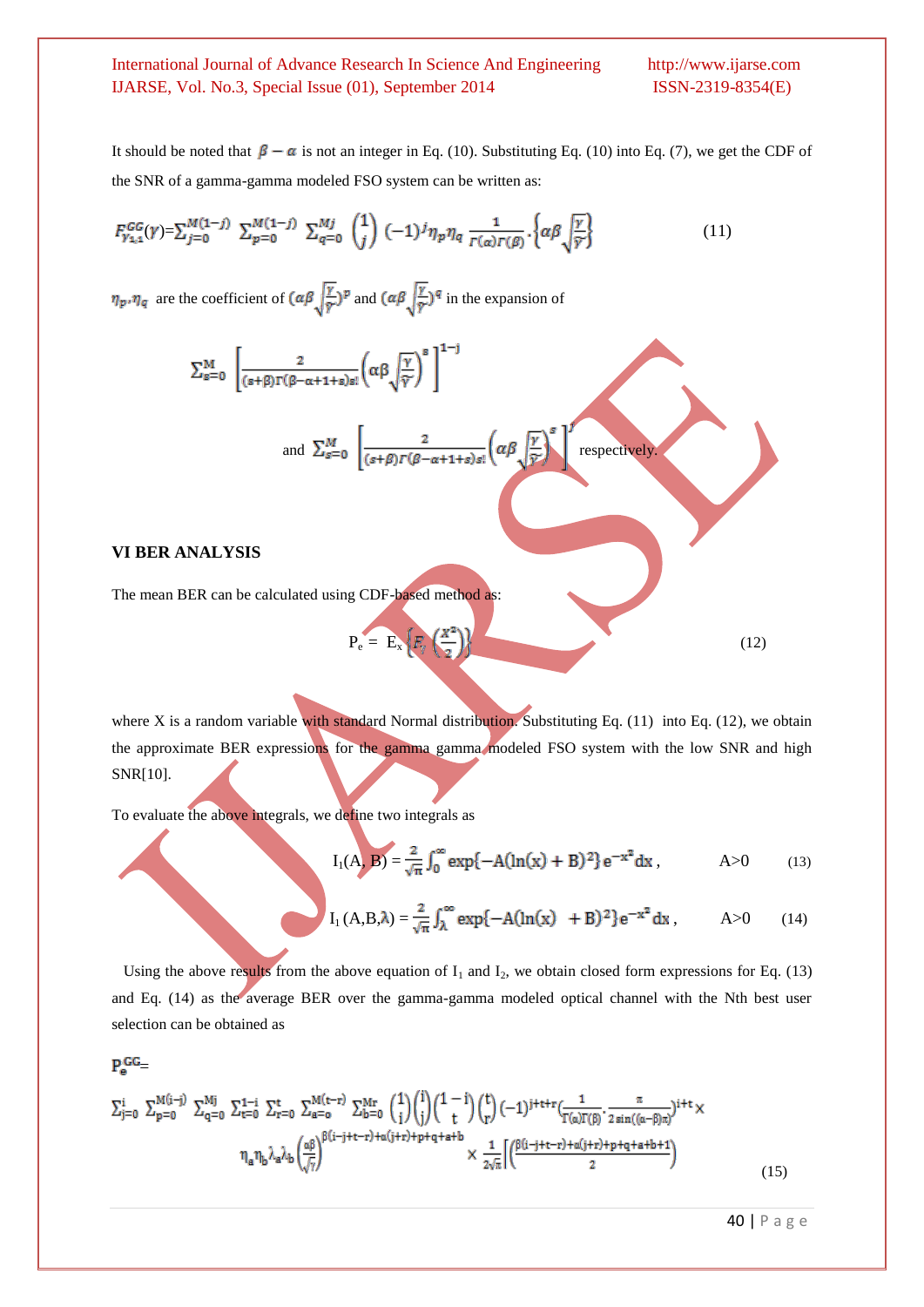#### **VII RESULT AND ANALYSIS**

The bit error rate (BER) performance of free space optical (FSO) communication systems employing on-off keying (OOK) modulation format is derived. The improvement is different for different turbulence strength i.e for strong turbulence strengths and modulation formats. Based on the gamma–gamma distribution and the BER performances for intensity modulation direct detection with OOK formats has been derived. For OOK modulation format, the BER performance employing an optimal threshold is superior to that employing a fixed threshold.



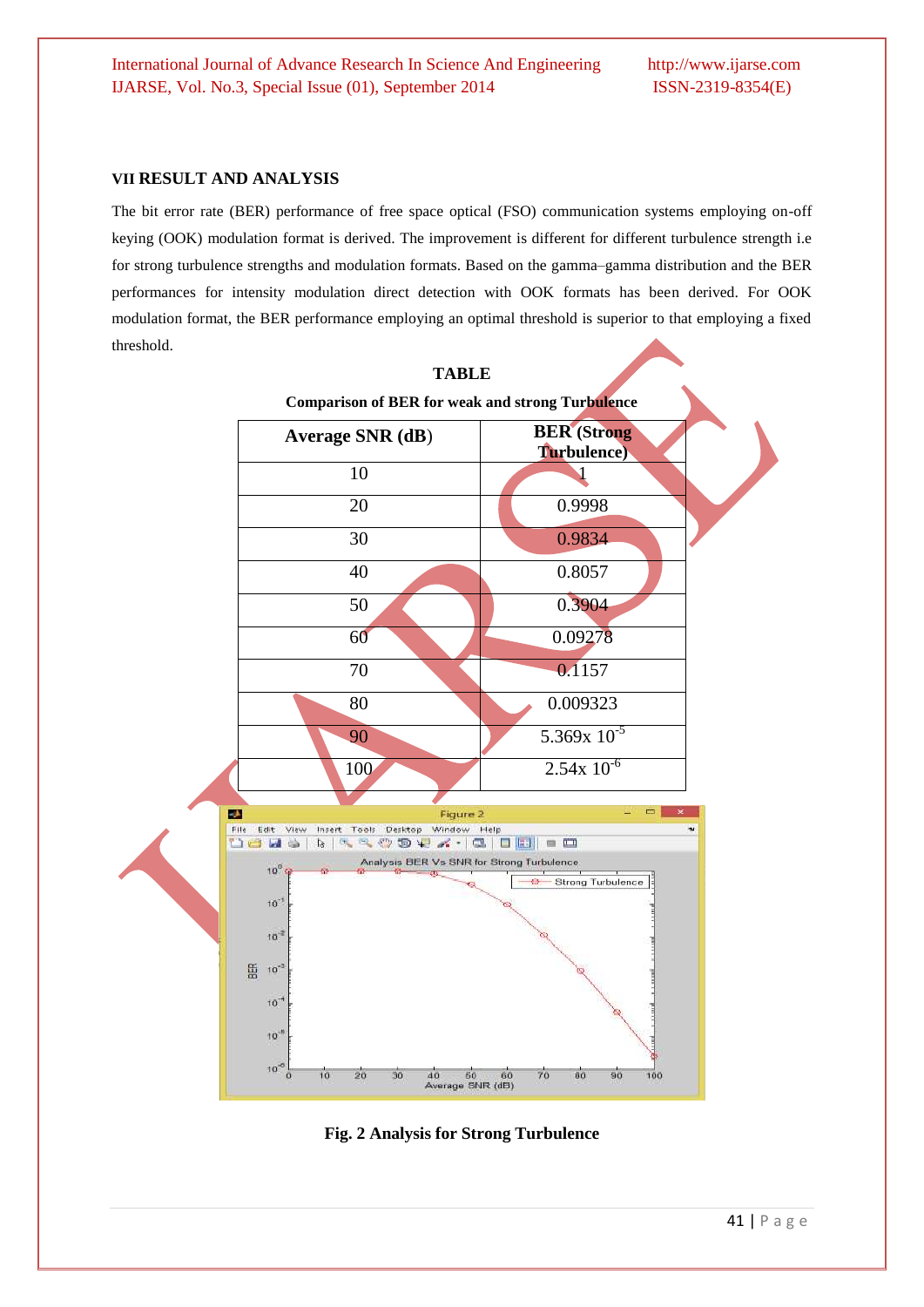The performance of Bit error rate (BER) with respect to Average Signal to Noise Ratio (SNR) [dB] is shown in Fig 2. The above figure shows that in free space optic system, when the signal propagates in the strong turbulence medium, the behaviour of SNR is inverse proportional to that of Bit error rate. In other words, as the SNR [dB] is increasing the BER is decreasing.

## **VIII CONCLUSION & FUTURE WORK**



**Fig.3. Analysis for Strong Turbulence and Weak Turbulence**

The performance of Bit error rate (BER) with respect to Average Signal to Noise Ratio (SNR) [dB] is shown in Fig 3. The above figure shows the comparison of the signals propagating in both the strong and weak turbulence medium respectively.

It may be noted that as the signal to noise ratio increases the bit error rate decreases in both the turbulence conditions. Due to this decrease in BER the system performance increases. It is also noted that in weak turbulence condition, BER is less as compared with strong turbulence conditions. Hence, weak turbulence condition will provide better performance of the FSO system in different applications.

We derived a comprehensive performance analysis or the FSO communication systems with single user diversity for strong atmospheric turbulence in this paper and compared it with Weak turbulence. We derived some approximate expressions for the BER analysis strong atmospheric turbulence. Results show that the approximate analysis is quite accurate. In this a practical channel model for IM/DD FSO communications links was proposed and verified using the experimental FSO link. We can also use PPM, BPSK modulation scheme.

## **REFERENCES**

- [1].V.W.S. Chan, Free-Space Optical Communications," Journal of Lightwave Technology (Invited Paper), Volume 24, Issue 12, pp.4750-4762, Dec. 2006.
- [2] N. D. Chatzidiamantis, D. S. Michalopoulos, E. E. Kriezis, G. K. Karagiannidis, and R. Schober, Relay selection protocols for relay-assisted free-space optical systems, [IEEE/OSA J. Opt. Commun. Netw, vol. 5, no. 1, pp. 92–103,Jan. 2013.